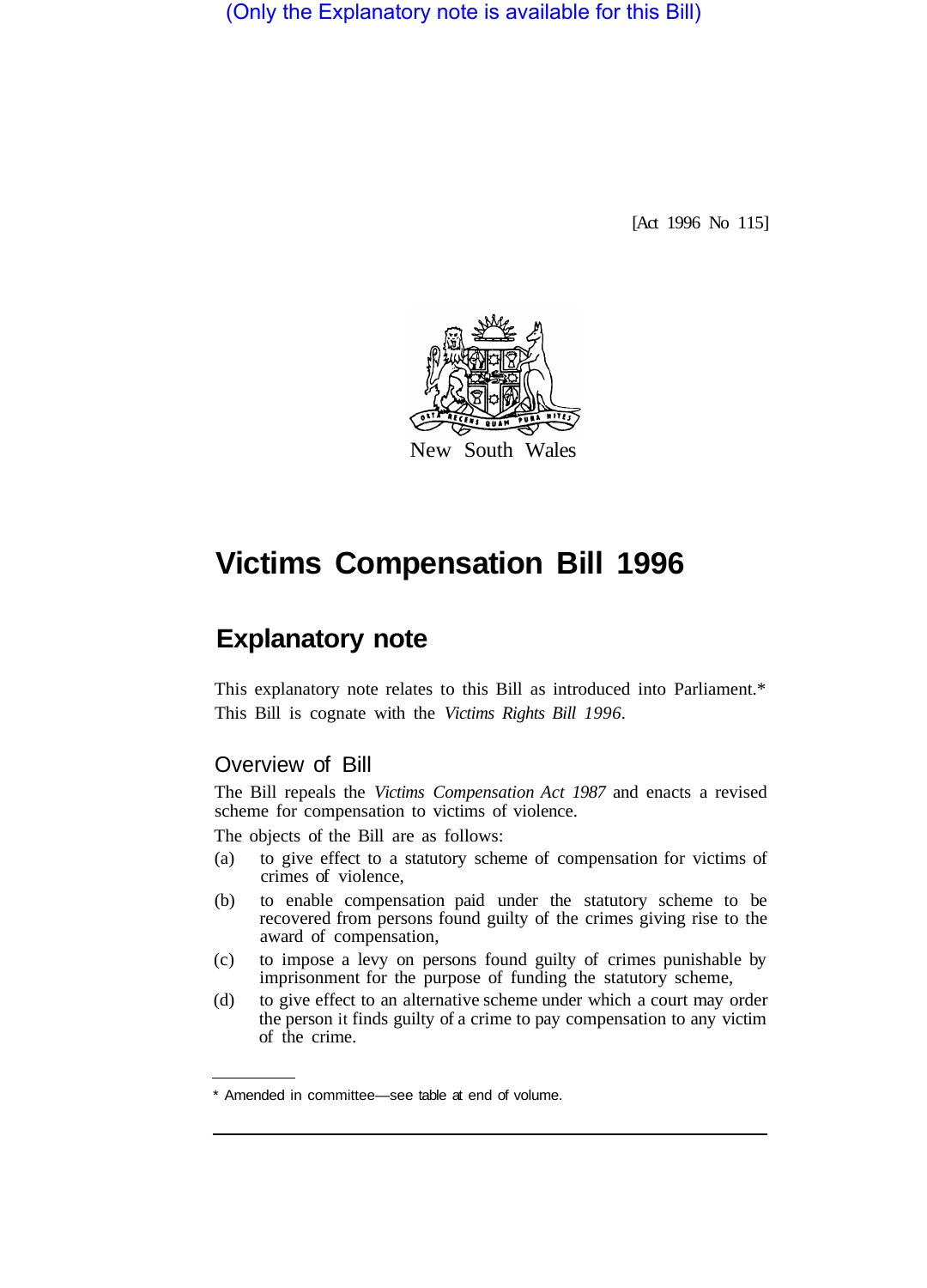Explanatory note

The principal changes made under the revised scheme are as follows:

- $(a)$ to confine the expression "act of violence" (which gives rise to a right to statutory compensation) to acts that are of a violent nature, that comprise sexual assault or that involve certain apprehended domestic violence relating to intimidation or stalking,
- $(b)$ to prescribe the personal injuries for which compensation is payable and the standard amount to be paid for each injury (the "schedule of compensable injuries"),
- $(c)$ to provide for the initial determination of applications for statutory compensation to be made by compensation assessors, subject to guidelines issued by the Victims Compensation Tribunal and a full appeal to the Tribunal by any person aggrieved by a decision of a compensation assessor (with a further right of appeal to the District Court on a question of law),
- $(d)$ to confer a right to payment for counselling of victims of crime,
- $(e)$ to give family members of deceased victims an entitlement to the maximum amount of compensation of \$50,000 and to give family members who are financially dependent on the deceased victim priority over other family members,
- $(f)$ to restrict the grounds on which a person may claim compensation as a secondary victim of an act of violence to those who actually witness the act of violence, but to enable the parents of children to claim for injuries suffered as a result of subsequently becoming aware of the act of violence,
- to clarify the circumstances in which multiple awards of compensation  $(g)$ are not available to the same person in relation to an act of violence that comprises a series of related acts,
- to provide that convicted prisoners will not be eligible to receive  $(h)$ statutory compensation,
- to increase, from \$200 to \$2,400, the threshold below which statutory  $(i)$ compensation is not payable,
- to streamline the procedures for the recovery of compensation from  $(i)$ persons found guilty of offences that have given rise to an award of compensation,

Explanatory note page 2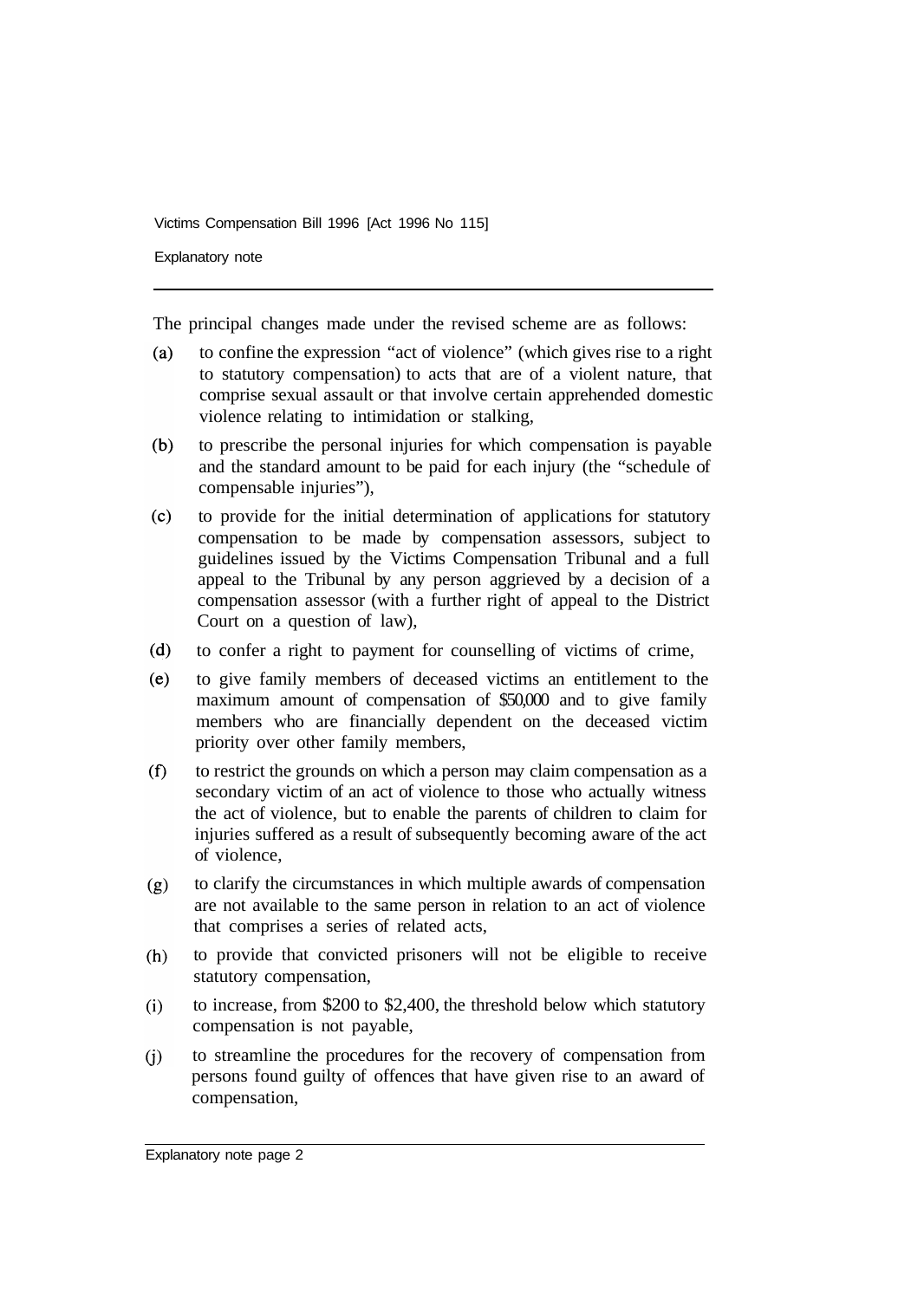Explanatory note

- **(k)** to increase the amount that a court can, on conviction, direct an offender to pay to a victim by way of compensation for injury or loss to the maximum amount under the Compensation scheme administered by the Tribunal, namely, \$50,000 (instead of \$20,000 in the case of a major offence and \$1,800 in the case of a minor offence),
- **(l)** to increase the compensation levy payable by certain offenders convicted of an offence from \$50 to \$70 in the case of a conviction on indictment and from \$20 to \$30 in the case of a summary conviction.

## Outline of provisions

#### **Part 1 Preliminary**

**Clause 1** specifies the name (also called the short title) of the proposed Act.

**Clause 2** provides for the commencement of the proposed Act on a day or days to be appointed by proclamation. Certain transitional arrangements are to commence on the date of assent.

**Clause 3** sets out the objects of the proposed Act.

**Clause 4** provides that expressions used in the proposed Act have the meanings given to them in the Dictionary at the end of the proposed Act.

**Clause 5** defines *act of violence* for the purposes of the proposed Act and deals with the circumstances in which a series of related Acts is to be treated as a single act of violence for which only one award of compensation is available.

#### **Part 2 Statutory compensation scheme**

#### **Division 1 Victims eligible for statutory compensation**

**Clause 6** gives primary victims, secondary victims and family victims of acts of violence an entitlement to statutory compensation.

**Clause 7** defines a primary victim as a person who receives a compensable injury (as set out in the schedule of compensable injuries) or who dies as a direct result of an act of violence. The category includes certain law enforcement victims.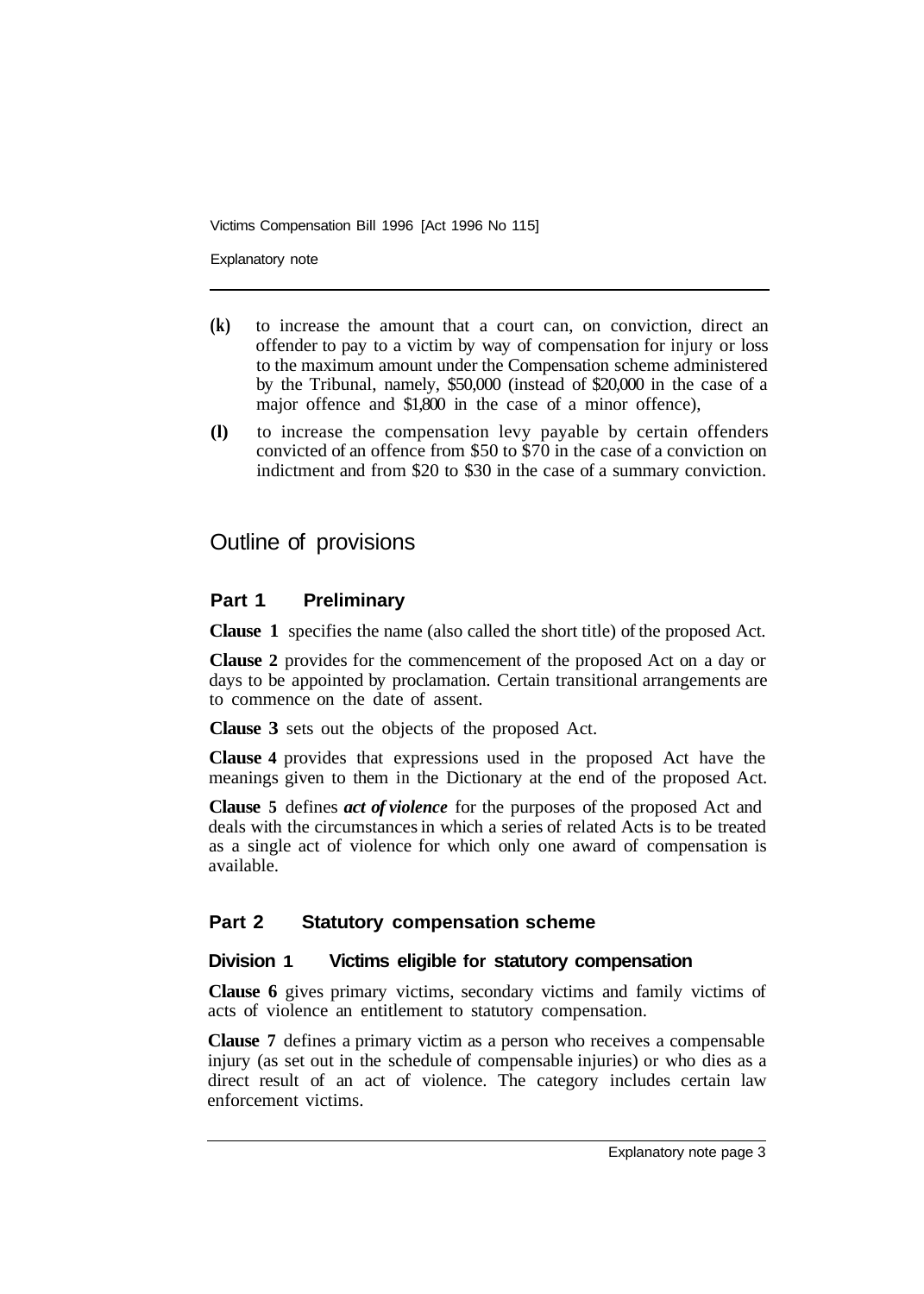Explanatory note

**Clause 8** defines a secondary victim as a person who receives a compensable injury as a result of witnessing an act of violence (including, in the case of a child victim, a parent suffering such an injury after becoming aware of the act of violence).

**Clause 9** defines a family victim as a member of the immediate family of a primary victim who dies as a direct result of the act of violence. The category of family members includes spouses, partners, parents, children and siblings.

#### **Division 2 Schedule of compensable injuries**

**Clause 10** gives effect to the schedule of compensable injuries in Schedule 1, containing descriptions of injuries and the standard amount of compensation payable for each such injury.

**Clause 11** enables the prescription of a standard amount or range of amounts of compensation for all injuries received from a particular act of violence (for example, sexual assault).

**Clause 12** authorises the regulations to substitute or amend the schedule.

**Clause 13** contains general provisions relating to the schedule, including discounting for multiple injuries and compensation for injuries not specifically described.

#### **Division 3 Statutory compensation payable**

**Clause 14** entitles primary victims to compensation for compensable injuries and compensation for financial loss.

**Clause 15** entitles secondary victims to compensation for compensable injuries and compensation for financial loss.

**Clause 16** entitles family victims (without the need to establish injury) to \$50,000. If there are a number of family victims, the amount is to be shared equally among them, except that dependent family members are to have priority.

**Clause 17** provides that compensation for compensable injuries is to be the standard amount set out in the schedule of compensable injuries, unless the amount is authorised to be reduced because of the conduct of the primary victim or on certain other grounds.

**Clause 18** provides that compensation for financial loss is for actual expenses, actual loss of earnings and loss of personal effects. A limit of \$10,000 applies to all financial loss and a limit of \$1,000 applies to any loss

Explanatory note page 4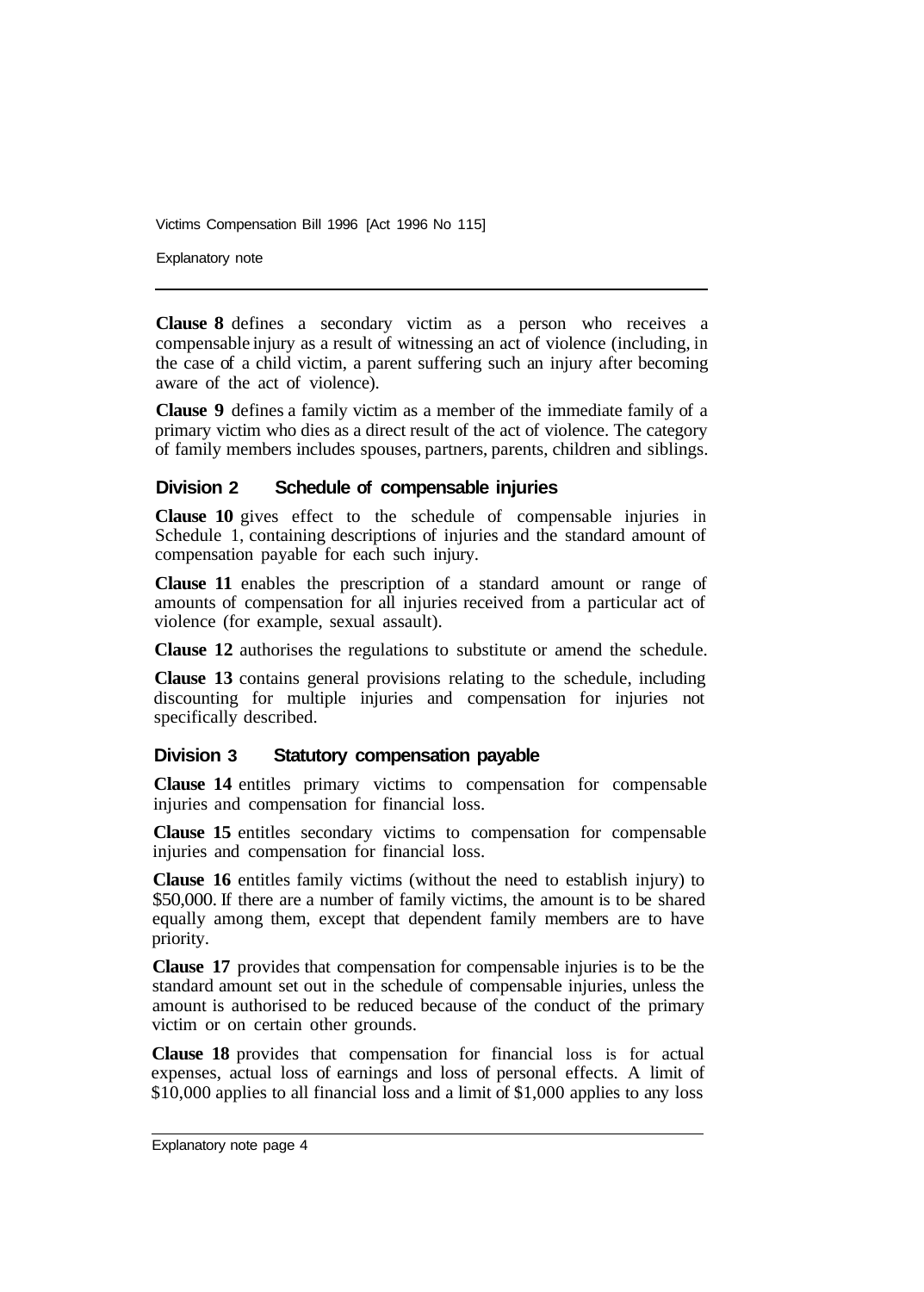Explanatory note

of personal effects. The rate for loss of earnings is limited to the rate prescribed for workers compensation after the first 26 weeks of incapacity.

**Clause 19** limits the maximum amount of compensation payable to victims arising from a single act of violence to \$50,000. The limit applies to the primary victim and all other victims claiming through that victim.

**Clause 20** imposes a threshold of \$2,400 on compensation payable to any victim (other than a family victim).

**Clause 21** provides for special payments for counselling of victims.

### **Division 4 Persons not eligible for statutory compensation**

**Clause 22** provides that secondary or family victims are not eligible for compensation if the primary victim through whom they claim is not eligible to receive compensation.

**Clause 23** provides for only one award of compensation for a single act of violence (including for a series of related acts).

**Clause 24** excludes from statutory compensation persons who claim court awarded compensation under Part 4 of the proposed Act, persons injured or killed in motor accidents, persons engaging in criminal behaviour and convicted prisoners (other than fine defaulters or persons on remand).

#### **Division 5 Applications for statutory compensation**

**Clause 25** enables an eligible victim (or a person on his or her behalf) to lodge an application for statutory compensation with the Director of Victims Compensation.

**Clause 26** requires applications for compensation to be lodged within 2 years after the act of violence or, in the case of a family victim, the death of the victim. The Director may in exceptional circumstances accept a late application.

**Clause 27** provides that applications for compensation are to be determined by a compensation assessor without the conduct of a hearing into the matter.

**Clause 28** enables the cornpensation assessor to require an applicant to undergo a reasonable medical examination for the purposes of establishing the claim for compensation.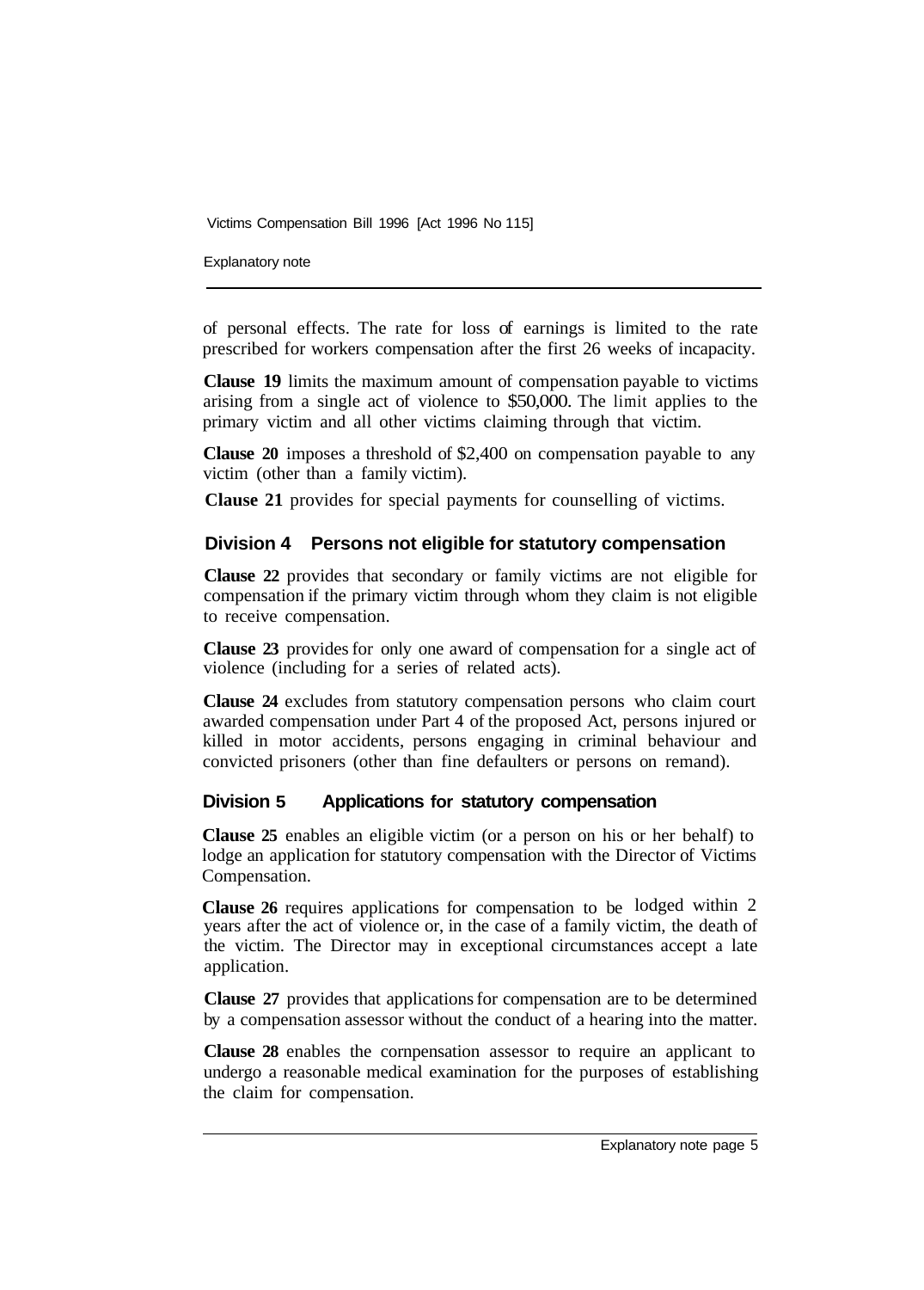Explanatory note

**Clause 29** provides for the determination of applications by a compensation assessor in accordance with the proposed Act and the guidelines issued by the Tribunal. Notice of the determination and the reasons for it is required to be given to the applicant.

**Clause 30** sets out reasons for reducing the amount of an award of compensation or for a refusal to make an award. The reasons include behaviour of the primary victim that contributed to the injury or death, a failure to report the act of violence to the police within a reasonable time having regard to the circumstances and participation by the applicant in the act of violence. The clause also provides for regard to be had to the payment of damages to the victim in civil proceedings, under workers compensation legislation or under an insurance policy.

**Clause 31** provides that, where the applicant is also involved in the act of violence concerned, a proposed award can be reduced by the amount of a proposed determination under Division 8 for restitution by the applicant.

**Clause 32** provides for the payment an award of compensation to the applicant or to the person on whose behalf the application was made.

**Clause 33** authorises the making of interim awards of compensation in the case of financial hardship, for the purposes of funeral expenses and in other circumstances.

**Clause 34** enables conditions to be imposed on the award of compensation.

**Clause 35** deals with the award of costs to applicants in connection with applications for compensation. Costs in accordance with the scale prescribed by the compensation rules are payable whether or not proceedings are taken before the Tribunal and even if an application is dismissed. The clause enables complaints to be made against medical practitioners who charge excessive fees for services they provide in connection with victims compensation proceedings.

#### **Division 6 Appeals and references to Tribunal and District Court**

**Clause 36** gives an applicant for statutory compensation a right to appeal to the Tribunal against any determination of a compensation assessor in respect of the application.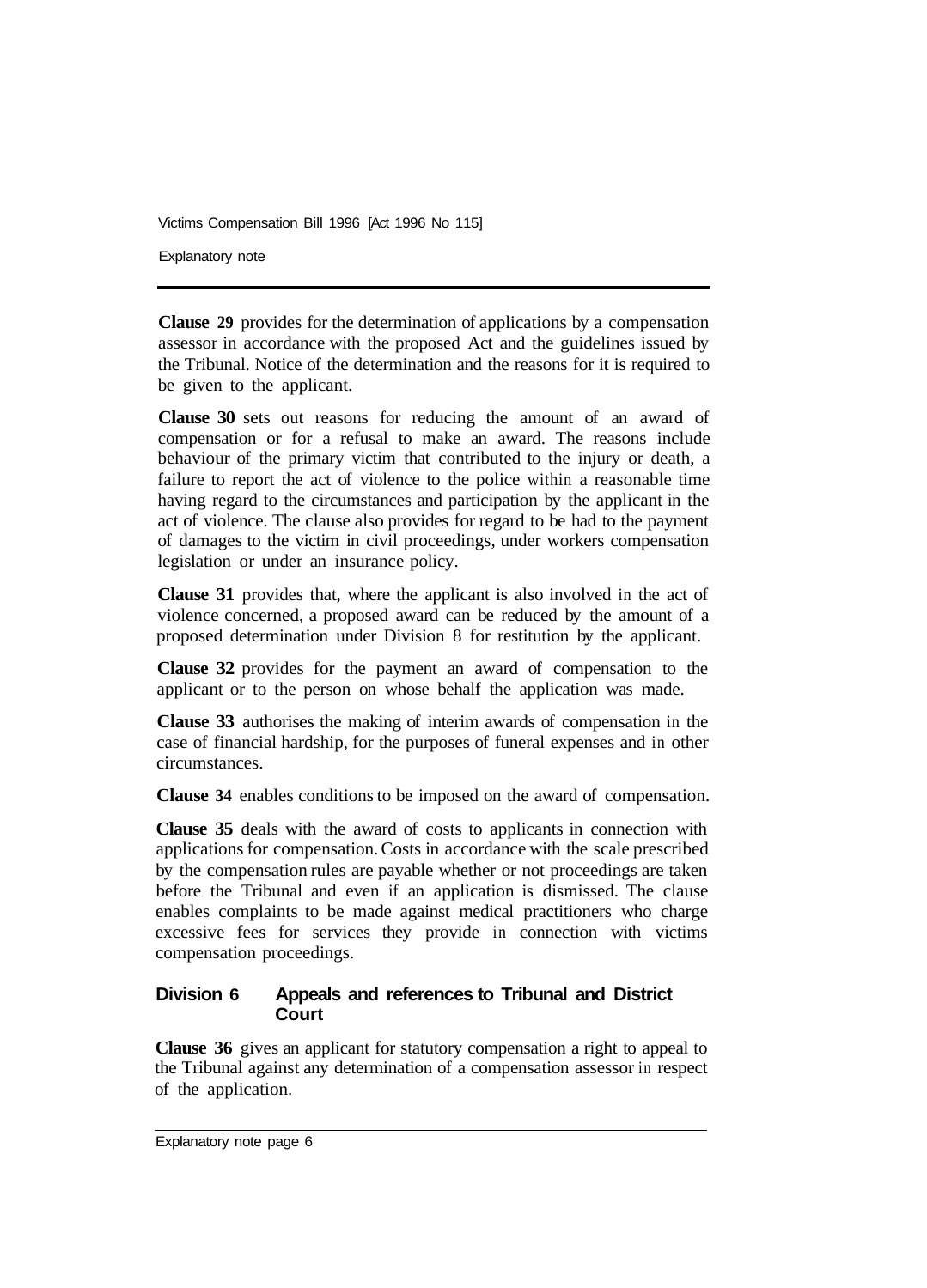Explanatory note

**Clause 37** enables a compensation assessor to have an application for compensation referred to the Tribunal for determination if the assessor considers that the matter requires a hearing. The clause also enables the Chairperson of the Tribunal to refer a determination of an assessor to the Tribunal for re-determination.

**Clause 38** provides for the hearing of appeals and references by the Tribunal. The Tribunal has all the powers and obligations imposed on the assessor under the proposed Act when dealing with an application.

**Clause 39** provides an appeal to the District Court from a decision of the Tribunal on a question of law. The clause makes it clear that determinations relating to the application of the schedule of compensable injuries, to whether acts of violence are related or to the grant of leave for late applications are not questions of law.

**Clause 40** suspends payment of statutory compensation pending the determination of any appeal.

**Clause 41** makes the Compensation Fund Corporation the respondent to any appeal

#### **Division 7 Payment of Compensation**

**Clause 42** provides for the payment of awards of statutory compensation, costs and victims' counselling from the Victims Compensation Fund (or the Consolidated Fund if that fund does not have sufficient money available).

**Clause 43** provides that an award of statutory compensation does not prevent civil proceedings in connection with the same matter but subrogates any such right to damages to the State to the extent of the amount of statutory compensation paid.

**Clause 44** enables the recovery of statutory compensation from a fraudulent applicant.

#### **Division 8 Recovery of compensation from offenders**

**Clause 45** defines relevant expressions used in the Division,

**Clause 46** provides that, where a person is convicted of an offence in respect of the act of violence giving rise to an award of statutory compensation, the Director may make a provisional order for restitution (of the amount of compensation) against the person so convicted.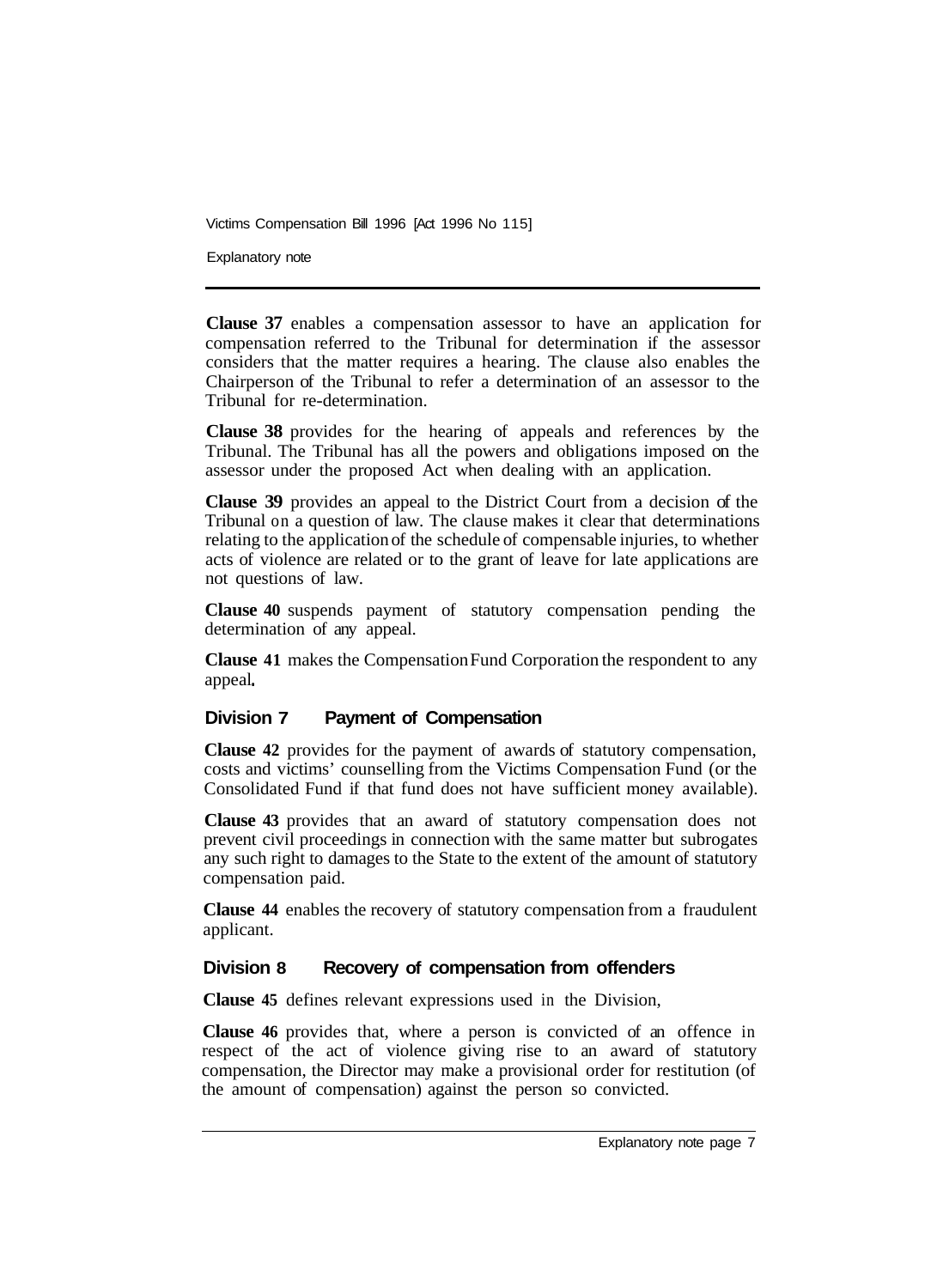Explanatory note

**Clause 47** enables a convicted person to object to a provisional order for restitution.

**Clause 48** provides that the Tribunal may confirm a provisional order if the convicted person does not object to it.

**Clause 49** provides that the Tribunal is to conduct a hearing to determine whether to confirm a provisional order if the convicted person objects to it.

**Clause 50** enables the Director and the convicted person to make an arrangement for the payment of the amount of restitution under a provisional order.

**Clause 51** makes provision for the matters to be taken into account when the Tribunal confirms a provisional order (including the financial means and the culpability of the convicted person).

**Clause 52** contains evidentiary and procedural provisions concerning proceedings for the confirmation of a provisional order.

**Clause 53** makes provision with respect to restitution orders consequent on appeals made against the relevant order for compensation.

**Clause 54** makes an order for restitution enforceable as a judgment debt against the convicted person.

**Clause 55** gives the convicted person the same right of appeal against a restitution order as other persons in civil proceedings before Local Courts.

**Clause 56** enables orders for restitution to be set aside by the Tribunal.

**Clause 57** deals with civil proceedings in connection with the act of violence to which the order for restitution relates.

**Clause 58** provides the Director with access to information about the whereabouts of an offender held by the police, the RTA and other government agencies for the purposes of taking action against a convicted person for restitution under this Division.

#### **Part 3 Administration of statutory scheme**

#### **Division 1 Victims Compensation Tribunal**

**Clause 59** constitutes the Victims Compensation Tribunal (which is a continuation of the existing Tribunal). The Tribunal consists of a Magistrate appointed as Chairperson and such other Magistrates as may be appointed from time to time.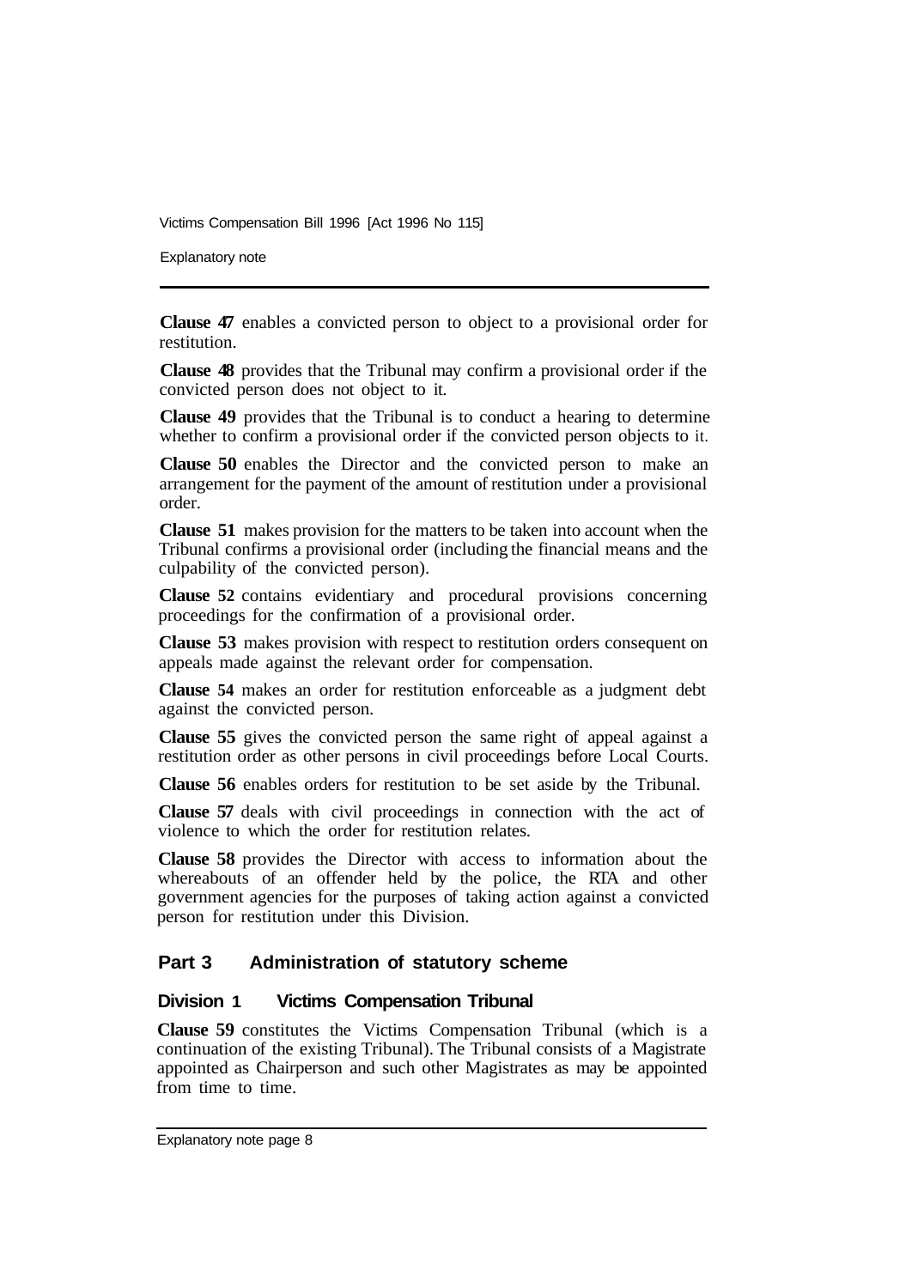Explanatory note

**Clause 60** provides that the Tribunal has the jurisdiction and functions conferred by the proposed Act and is to act as quickly as possible.

**Clause 61** enables the Chairperson of the Tribunal to authorise other Magistrates to exercise the jurisdiction and functions of the Tribunal.

**Clause 62** provides that the jurisdiction and functions of the Tribunal are exercisable by a single member or authorised Magistrate.

#### **Division 2 Director, assessors and other staff**

**Clause 63** provides for the appointment of a Director of Victims Compensation, a Registrar of the Tribunal and other public service staff for the purposes of the proposed Act.

**Clause 64** provides for appointment of members of that staff as compensation assessors. The clause declares that the Director is a compensation assessor.

**Clause 65** authorises the Tribunal to issue guidelines to compensation assessors with respect to the exercise of their functions under the proposed Act and enables the Director to allocate the work of the assessors (but without any right to interfere with the determinations of assessors on applications for statutory compensation).

#### **Division 3 Victims Compensation Fund Corporation**

**Clause 66** continues the Victims Compensation Fund Corporation. The Corporation is controlled by the Director-General of the Attorney General's Department and is responsible for the management of the Victims Compensation Fund and the payment of statutory compensation under the proposed Act from that Fund.

#### **Division 4 Victims Compensation Fund**

**Clause 67** continues the Victims Compensation Fund.

**Clause 68** requires the payment into the Fund of the proceeds of drug trafficking and other crimes that are confiscated under relevant legislation, of money recovered from offenders in respect of whom awards of statutory compensation have been made, of levies imposed on the conviction of offenders and of money appropriated by Parliament for the purpose.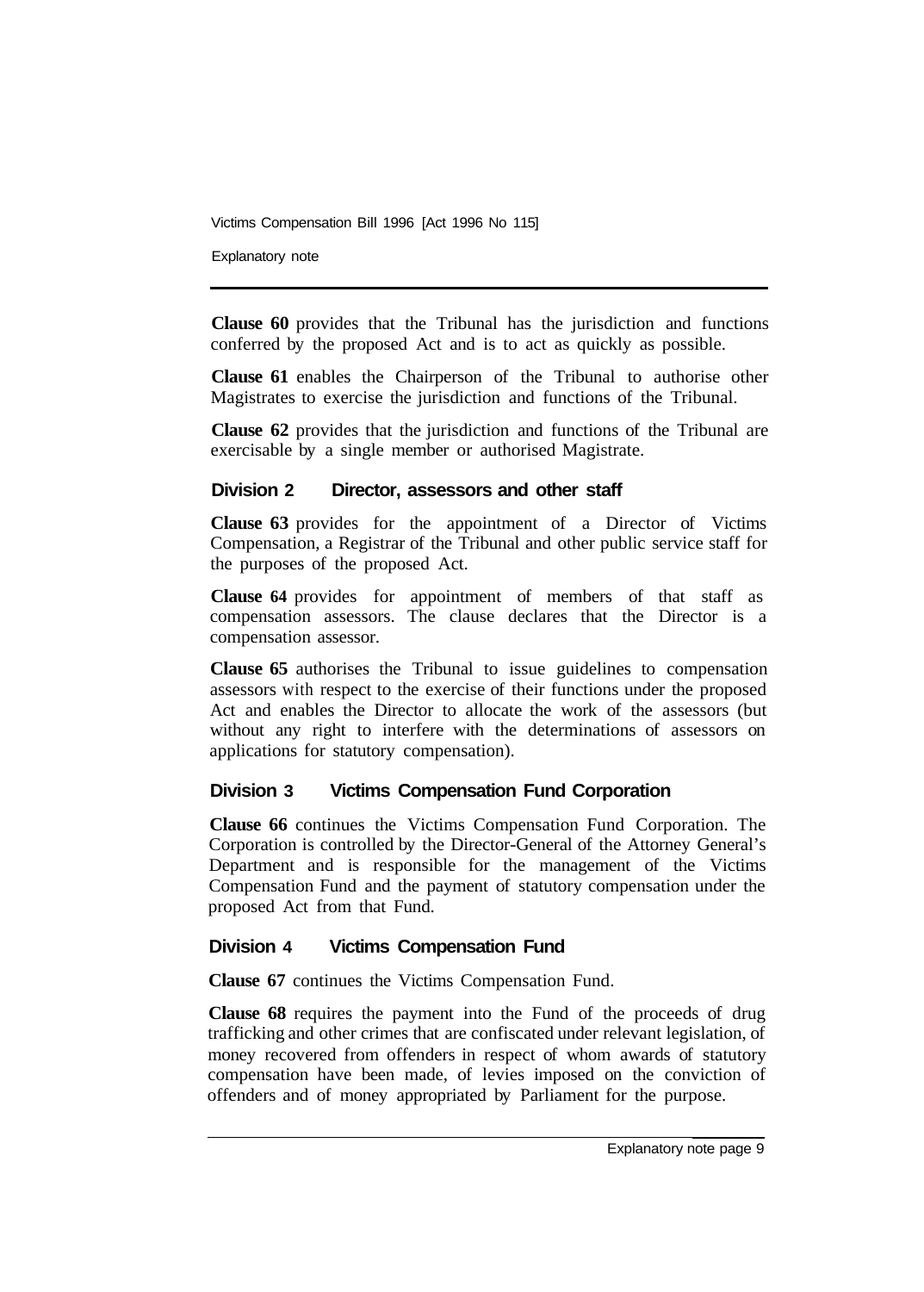Explanatory note

**Clause 69** requires payment from the Fund of awards of statutory compensation, of the costs of administration of the Tribunal and staff under the proposed Act and of the costs of administration of the proposed Victims of Crime Bureau and Victims Advisory Board under the proposed *Victims Rights Act 1996.* 

#### **Part 4 Compensation awarded by court**

**Clause 70** defines an aggrieved person as a person who has suffered an injury or loss as a result of an offence committed by a convicted person or who is a member of the family of a person who has been killed as a result of such an offence.

**Clause 71** authorises the court that convicts a person to direct the payment of compensation to an aggrieved person from the property of the convicted person. The maximum amount of compensation is \$50,000.

**Clause 72** deals with the application of the maximum amount of compensation and other restrictions on the court's power to direct payment of compensation.

**Clause 73** specifies the factors to be taken into account by the court.

**Clause 74** provides for the payment of the amount directed to be paid.

**Clause 75** enables the sum directed to be paid to be enforced as a judgment debt.

**Clause 76** deals with the effect of a direction in subsequent civil proceedings.

**Clause 77** limits rights of appeal against directions.

#### **Part 5 Compensation levies**

**Clause 78** applies the Part to offences punishable by imprisonment.

**Clause 79** imposes on convicted persons a levy of \$70 for indictable offences and a levy of \$30 for summary offences. The levy is payable into the Compensation Fund that is used to fund the statutory scheme of compensation.

**Clause 80** provides for the enforcement of the levy.

**Clause 81** deals with the effect, on the payment of the levy, of appeal proceedings in respect of the conviction.

Explanatory note page 10